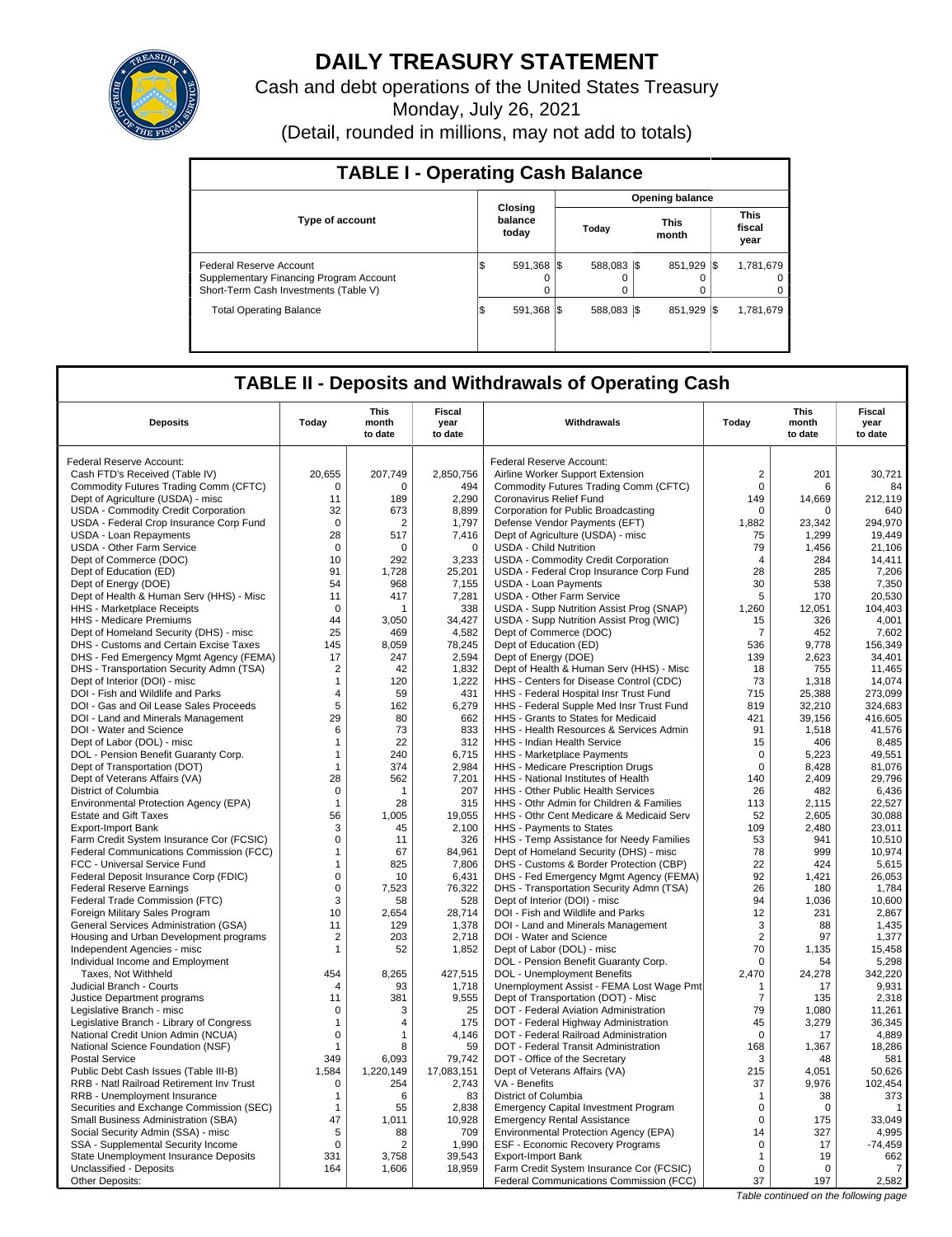|                                                                               |          |                          |                                   | <b>TABLE II cont. - Deposits and Withdrawals of Operating Cash</b>   |                   |                                   |                                  |
|-------------------------------------------------------------------------------|----------|--------------------------|-----------------------------------|----------------------------------------------------------------------|-------------------|-----------------------------------|----------------------------------|
| <b>Deposits</b>                                                               | Today    | This<br>month<br>to date | <b>Fiscal</b><br>year<br>to date  | Withdrawals                                                          |                   | This<br>month<br>to date          | <b>Fiscal</b><br>year<br>to date |
| Defense Finance & Accounting Service                                          | 63       | 419                      | 4,830                             | FCC - Universal Service Fund                                         | 25                | 198                               | 6.783                            |
| Federal Housing Admin: Note Sales                                             | 54       | 1,591                    | 17,391                            | Federal Deposit Insurance Corp (FDIC)                                | $\mathbf 0$       | 45                                | 786                              |
| Thrift Savings Plan Transfer                                                  | 313      | 2,193                    | 38,971                            | Federal Employees Insurance Payments                                 | 165               | 6,389                             | 72,798                           |
|                                                                               |          |                          |                                   | Federal Salaries (EFT)                                               | 1,637             | 15,177                            | 171,450                          |
|                                                                               |          |                          |                                   | Federal Trade Commission (FTC)                                       | $\Omega$          | 20                                | 451                              |
|                                                                               |          |                          |                                   | General Services Administration (GSA)                                | 96                | 1,943                             | 21,977                           |
|                                                                               |          |                          |                                   | Housing and Urban Development programs                               | 99                | 5,635                             | 59,458                           |
|                                                                               |          |                          |                                   | Independent Agencies - misc                                          | 57                | 277                               | 3,166                            |
|                                                                               |          |                          |                                   | <b>Interest on Treasury Securities</b>                               | $\mathbf{1}$      | 4,439                             | 225,054                          |
|                                                                               |          |                          |                                   | IRS - Advanced Child Tax Credit (EFT)                                | $\mathbf 0$       | 12,721                            | 12,721                           |
|                                                                               |          |                          |                                   | IRS - Economic Impact Payments (EFT)                                 | $\mathbf{1}$      | 1,033                             | 441,364                          |
|                                                                               |          |                          |                                   | IRS Tax Refunds Business (EFT)                                       | 167               | 1,567                             | 25,317                           |
|                                                                               |          |                          |                                   | IRS Tax Refunds Individual (EFT)                                     | 416               | 12,010                            | 314,701                          |
|                                                                               |          |                          |                                   | Judicial Branch - Courts                                             | $\Omega$          | 120                               | 1,468                            |
|                                                                               |          |                          |                                   | Justice Department programs                                          | 94                | 1,479                             | 17,237                           |
|                                                                               |          |                          |                                   |                                                                      | $\mathbf{1}$      | 72                                |                                  |
|                                                                               |          |                          |                                   | Legislative Branch - misc                                            |                   |                                   | 1,027                            |
|                                                                               |          |                          |                                   | Legislative Branch - Library of Congress                             | 2                 | 20                                | 635                              |
|                                                                               |          |                          |                                   | <b>NASA</b>                                                          | 59                | 1,245                             | 16,299                           |
|                                                                               |          |                          |                                   | National Credit Union Admin (NCUA)                                   | $\Omega$          | 6                                 | 1,845                            |
|                                                                               |          |                          |                                   | National Science Foundation (NSF)                                    | 45                | 610                               | 5,384                            |
|                                                                               |          |                          |                                   | Postal Service Money Orders and Other                                | 155               | 2,594                             | 34,991                           |
|                                                                               |          |                          |                                   | Public Debt Cash Redemp. (Table III-B)                               | 1,593             | 1,242,797                         | 15,864,500                       |
|                                                                               |          |                          |                                   | Railroad Retirement Board (RRB) - misc                               | $\mathbf 0$       | 2                                 | 38                               |
|                                                                               |          |                          |                                   | <b>RRB - Benefit Payments</b>                                        | 2                 | 1,163                             | 11,716                           |
|                                                                               |          |                          |                                   | Securities and Exchange Commission (SEC)                             | 2                 | 114                               | 999                              |
|                                                                               |          |                          |                                   | Small Business Administration (SBA)                                  | 3.244             | 57,573                            | 531,264                          |
|                                                                               |          |                          |                                   | Social Security Admin (SSA) - misc                                   | 30                | 311                               | 3,820                            |
|                                                                               |          |                          |                                   | SSA - Benefits Payments                                              | 52                | 63,763                            | 811,040                          |
|                                                                               |          |                          |                                   | SSA - Supplemental Security Income                                   | 7                 | 4,496                             | 45,641                           |
|                                                                               |          |                          |                                   | <b>Transportation Services</b>                                       | $\Omega$          | 0                                 | $\mathbf 0$                      |
|                                                                               |          |                          |                                   | Other Withdrawals:                                                   |                   |                                   |                                  |
|                                                                               |          |                          |                                   | Thrift Savings Plan Transfer                                         | 1,291             | 19,248                            | 63,563                           |
|                                                                               |          |                          |                                   | Unclassified                                                         | 1,814             | 17,997                            | 275,719                          |
| <b>Total Other Deposits</b><br>Change in Balance of Uncollected               | 429      | 5.990                    | 69.626                            | Total, Other Withdrawals                                             | 3,105             | 65,615                            | 629,869                          |
| Funds                                                                         | 0        | $\mathbf 0$              | 0                                 |                                                                      |                   |                                   |                                  |
|                                                                               | 0        |                          |                                   |                                                                      |                   |                                   |                                  |
| <b>Transfers from Depositaries</b>                                            |          | 0                        | 0                                 | <b>Transfers to Depositaries</b>                                     | 0                 | 0                                 | 0                                |
| <b>Total Federal Reserve Account</b>                                          | 24,673   | 1,486,474                | 21,049,396                        | <b>Total Federal Reserve Account</b>                                 | 21,388            | 1,747,034                         | 22,239,707                       |
| Short-Term Cash Investments:<br><b>Transfers from Federal Reserve Account</b> |          |                          |                                   | Short-Term Cash Investments:<br>Transfers to Federal Reserve Account |                   |                                   |                                  |
| (Table V)                                                                     | $\Omega$ | $\Omega$                 | $\mathbf 0$                       | (Table V)                                                            | $\Omega$          |                                   |                                  |
| Total Deposits (excluding transfers)                                          | \$       |                          | 24,673 \$ 1,486,474 \$ 21,049,396 | Total Withdrawals (excluding transfers)                              |                   | 21,388 \$ 1,747,034 \$ 22,239,707 |                                  |
|                                                                               |          |                          |                                   |                                                                      |                   |                                   |                                  |
|                                                                               |          |                          |                                   | Net Change in Operating Cash Balance                                 | \$.<br>$3,285$ \$ |                                   | $-260,561$ \$ $-1,190,311$       |

| <b>TABLE III-A - Public Debt Transactions</b> |                                          |                                |                           |                    |                                         |  |                                 |                |                           |             |
|-----------------------------------------------|------------------------------------------|--------------------------------|---------------------------|--------------------|-----------------------------------------|--|---------------------------------|----------------|---------------------------|-------------|
|                                               |                                          |                                |                           |                    |                                         |  |                                 |                |                           |             |
| <b>Issues</b>                                 | <b>This</b><br>Today<br>month<br>to date |                                | Fiscal<br>year<br>to date | <b>Redemptions</b> | Today                                   |  | <b>This</b><br>month<br>to date |                | Fiscal<br>year<br>to date |             |
| Marketable:                                   |                                          |                                |                           |                    | Marketable:                             |  |                                 |                |                           |             |
| Bills:                                        |                                          |                                |                           |                    | <b>Bills</b>                            |  | $\mathbf 0$                     | $1,129,693$ \$ |                           | 13,574,506  |
| <b>Regular Series</b>                         |                                          | $0 \,$ $\upbeta$<br>779,707 \$ |                           | 8,810,584          | <b>Notes</b>                            |  | 0                               | 75,746         |                           | 1,783,253   |
| Cash Management Series                        | 0                                        | 250,012                        |                           | 3,910,132          | <b>Bonds</b>                            |  |                                 |                |                           | 20,143      |
| <b>Notes</b>                                  | 0                                        | 111,801                        |                           | 3,374,796          | Federal Financing Bank                  |  |                                 |                |                           | 1,209       |
| <b>Bonds</b>                                  | $\Omega$                                 | 27,951                         |                           | 563,524            | Nonmarketable:                          |  |                                 |                |                           |             |
| Inflation-Protected Securities Increment      | 1,223                                    | 10,784                         |                           | 58,974             | <b>United States Savings Securities</b> |  | 37                              | 708            |                           | 8,651       |
| <b>Federal Financing Bank</b>                 | $\Omega$                                 |                                |                           | $\Omega$           | <b>Government Account Series</b>        |  | 413,754                         | 7,323,950      |                           | 86,862,427  |
| Nonmarketable:                                |                                          |                                |                           |                    | Hope Bonds                              |  |                                 |                |                           |             |
| United States Savings Securities:             |                                          |                                |                           |                    | <b>Domestic Series</b>                  |  |                                 |                |                           | 71,549      |
| Cash Issue Price                              | 11                                       |                                | 143                       | 1,207              | <b>Foreign Series</b>                   |  |                                 |                |                           |             |
| Interest Increment                            |                                          |                                | 358                       | 3,253              | <b>State and Local Series</b>           |  | 17                              | 7,023          |                           | 72,035      |
| <b>Government Account Series</b>              | 425,886                                  | 7,297,421                      |                           | 87,114,693         | Other                                   |  | 1,538                           | 29,626         |                           | 334,364     |
| Hope Bonds                                    | $\Omega$                                 |                                |                           |                    |                                         |  |                                 |                |                           |             |
| <b>Domestic Series</b>                        |                                          |                                |                           | 20                 |                                         |  |                                 |                |                           |             |
| <b>Foreign Series</b>                         | $\Omega$                                 |                                |                           |                    |                                         |  |                                 |                |                           |             |
| <b>State and Local Series</b>                 | 36                                       | 17,760                         |                           | 98,920             |                                         |  |                                 |                |                           |             |
| Other                                         | 1,538                                    | 29,661                         |                           | 334,928            | <b>Total Redemptions</b>                |  | $415,347$ $\sqrt{\$}$           | 8,566,747 \$   |                           | 102,728,135 |
| <b>Total Issues</b>                           | $428,694$ \$                             | $8,525,599$ \\$                |                           | 104,271,032        | Net Change in Public Debt Outstanding   |  | $13,348$ $\sqrt{5}$             | $-41,148$ \\$  |                           | 1,542,897   |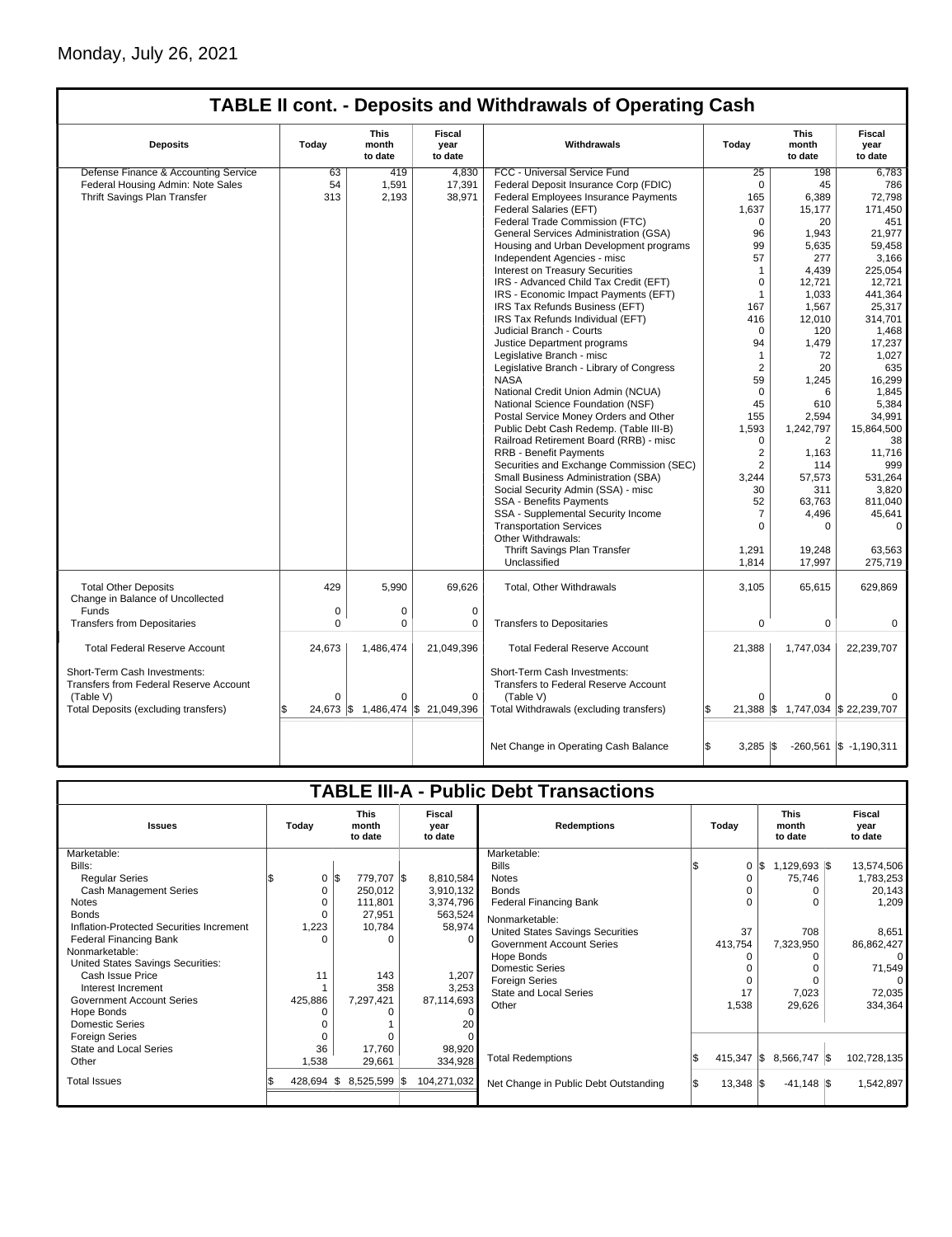| <b>TABLE III-B - Adjustment of Public Debt</b><br><b>Transactions to Cash Basis</b>                                                                                                                                                                                                                                                                                                              |     |                                                 |     |                                                                          |                                                                             |  |  |  |  |                                 |                           |
|--------------------------------------------------------------------------------------------------------------------------------------------------------------------------------------------------------------------------------------------------------------------------------------------------------------------------------------------------------------------------------------------------|-----|-------------------------------------------------|-----|--------------------------------------------------------------------------|-----------------------------------------------------------------------------|--|--|--|--|---------------------------------|---------------------------|
| <b>Transactions</b>                                                                                                                                                                                                                                                                                                                                                                              |     | Today                                           |     |                                                                          |                                                                             |  |  |  |  | <b>This</b><br>month<br>to date | Fiscal<br>year<br>to date |
| Public Debt Cash Issues:<br>Public Debt Issues (Table III-A)<br>Premium on New Issues<br>Discount on New Issues:<br>Bills (-)<br>Bonds and Notes (-)<br>Federal Financing Bank (-)<br>Government Account Transactions (-)<br>Hope Bonds (-)<br>Interest Increment on United States<br>Savings Securities (-)<br>Inflation-Protected Securities Increment<br><b>Total Public Debt Cash Issues</b> | \$  | 428,694<br>O<br>0<br>0<br>U<br>425,886<br>1,223 | l\$ | 8,525,599<br>3,376<br>161<br>103<br>O<br>7,297,421<br>o<br>358<br>10,784 | \$104,271,032<br>17,593<br>2,488<br>27,121<br>87,114,693<br>3.253<br>57,918 |  |  |  |  |                                 |                           |
| Deposited in Federal Reserve Account                                                                                                                                                                                                                                                                                                                                                             | \$  | 1,584                                           | l\$ | 1,220,149                                                                | \$17,083,151                                                                |  |  |  |  |                                 |                           |
| <b>Public Debt Cash Redemptions:</b><br>Public Debt Redemptions (Table III-A)<br>Premium on Debt Buyback Operation<br>Discount on Debt Buyback Operation (-)<br>Federal Financing Bank (-)<br>Government Account Transactions (-)<br>Hope Bonds (-)<br><b>Total Public Debt Cash Redemptions</b>                                                                                                 | l\$ | 415,347<br>0<br>$\Omega$<br>0<br>413,754<br>O   | I\$ | 8,566,747<br>O<br>o<br>0<br>7,323,950<br>0                               | \$102,728,135<br>Ω<br>ŋ<br>1,209<br>86,862,427<br>O                         |  |  |  |  |                                 |                           |
| Withdrawn from Federal Reserve Acct.                                                                                                                                                                                                                                                                                                                                                             | l\$ | 1.593                                           | I\$ |                                                                          | 1,242,797 \$15,864,500                                                      |  |  |  |  |                                 |                           |

| <b>TABLE III-C - Debt Subject to Limit</b>                                        |                           |                                                                            |                           |                           |  |  |  |  |  |  |
|-----------------------------------------------------------------------------------|---------------------------|----------------------------------------------------------------------------|---------------------------|---------------------------|--|--|--|--|--|--|
|                                                                                   | Closing                   | <b>Opening balance</b>                                                     |                           |                           |  |  |  |  |  |  |
| <b>Balance Transactions</b>                                                       | balance<br>todav          | Today                                                                      | <b>This</b><br>month      | Fiscal<br>year            |  |  |  |  |  |  |
| Debt Held by the Public<br>Intragovernmental Holdings<br><b>Total Public Debt</b> | \$22,299,753<br>6,188,535 | \$22,299,532<br>6.175.409                                                  | \$22,329,823<br>6.199.613 | \$21,018,952<br>5,926,439 |  |  |  |  |  |  |
| Outstanding<br>Less: Debt Not<br>Subiect to Limit:                                | 28,488,288                | 28,474,941                                                                 | 28,529,436                | 26,945,391                |  |  |  |  |  |  |
| Other Debt                                                                        | 478                       | 478                                                                        | 478                       | 478                       |  |  |  |  |  |  |
| <b>Unamortized Discount</b>                                                       | 21,237                    | 21,272                                                                     | 21,376                    | 17,271                    |  |  |  |  |  |  |
| <b>Federal Financing Bank</b>                                                     | 6,053                     | 6,053                                                                      | 6,053                     | 7,262                     |  |  |  |  |  |  |
| Hope Bonds<br>Plus: Other Debt Subject to Limit<br>Guaranteed Debt of             | 0                         | 0                                                                          | 0                         | o                         |  |  |  |  |  |  |
| Government Agencies                                                               | $\Omega$                  | $\Omega$                                                                   | $\Omega$                  | 0                         |  |  |  |  |  |  |
| <b>Total Public Debt</b><br>Subject to Limit                                      |                           | $\frac{1}{2}$ 28,460,520 $\frac{1}{2}$ 28,447,138 $\frac{1}{2}$ 28,501,528 |                           | \$26,920,380              |  |  |  |  |  |  |
| <b>Statutory Debt Limit</b>                                                       | SUSP-1                    | SUSP-1                                                                     | SUSP-1                    | SUSP-1                    |  |  |  |  |  |  |
|                                                                                   |                           |                                                                            |                           |                           |  |  |  |  |  |  |

| See Footnote |
|--------------|
|--------------|

| <b>TABLE IV - Federal Tax Deposits</b>                                                                                                                                                                                                 |    |                                                  |                                 |                                                            |     |                                                                      |  |  |  |  |
|----------------------------------------------------------------------------------------------------------------------------------------------------------------------------------------------------------------------------------------|----|--------------------------------------------------|---------------------------------|------------------------------------------------------------|-----|----------------------------------------------------------------------|--|--|--|--|
| Classification                                                                                                                                                                                                                         |    | Today                                            | <b>This</b><br>month<br>to date |                                                            |     | Fiscal<br>year<br>to date                                            |  |  |  |  |
| Withheld Income and Employment Taxes<br>Individual Income Taxes<br><b>Railroad Retirement Taxes</b><br>Excise Taxes<br><b>Corporation Income Taxes</b><br><b>Federal Unemployment Taxes</b><br>Estate and Gift Taxes & Misc IRS Rcpts. | ls | $20,649$ \$<br>416<br>75<br>191<br>40<br>12<br>6 |                                 | 191,652 \$<br>5,723<br>413<br>4.068<br>14,929<br>117<br>70 |     | 2,243,131<br>325,957<br>4,350<br>55,853<br>305,309<br>5,602<br>4,420 |  |  |  |  |
| Total                                                                                                                                                                                                                                  | \$ | 21,389                                           | 1\$                             | 216,973                                                    | 1\$ | 2,944,623                                                            |  |  |  |  |
| Cash Federal Tax Deposits:<br>Direct<br><b>Through Depositaries</b>                                                                                                                                                                    | \$ | 72<br>20,583                                     | l\$                             | $1,707$ \$<br>206,042                                      |     | 24,473<br>2,826,283                                                  |  |  |  |  |
| <b>Total Cash FTD's</b>                                                                                                                                                                                                                | Ŝ. | 20,655                                           | 1\$                             | 207,749                                                    | 1\$ | 2,850,756                                                            |  |  |  |  |
| <b>Inter-agency Transfers</b>                                                                                                                                                                                                          |    | 734                                              |                                 | 9,223                                                      |     | 93,867                                                               |  |  |  |  |
| Total                                                                                                                                                                                                                                  | \$ | 21,389                                           | 1\$                             | 216,973                                                    | l\$ | 2,944,623                                                            |  |  |  |  |
|                                                                                                                                                                                                                                        |    |                                                  |                                 |                                                            |     |                                                                      |  |  |  |  |

|                                              |   |   |     |          |          | OCC I UUUIUIG |  |  |  |
|----------------------------------------------|---|---|-----|----------|----------|---------------|--|--|--|
| <b>TABLE V - Short-Term Cash Investments</b> |   |   |     |          |          |               |  |  |  |
|                                              |   |   |     |          |          |               |  |  |  |
| <b>Balance Transactions</b>                  | А |   |     | в        | С        | Total         |  |  |  |
| Opening Balance Today<br>Deposits:           | S | 0 | 1\$ | $\Omega$ | 0<br>1\$ | l\$           |  |  |  |
| <b>Transfers to Depositaries</b>             |   | O |     | $\Omega$ | O        |               |  |  |  |
| Special Direct Investment                    |   | O |     | 0        | 0        |               |  |  |  |
| Term Investment                              |   | O |     | 0        | 0        |               |  |  |  |
| Repo Investment                              |   | O |     | $\Omega$ | O        |               |  |  |  |
| Withdrawals:                                 |   |   |     |          |          |               |  |  |  |
| <b>Treasury Initiated</b>                    |   | O |     | 0        | 0        |               |  |  |  |
| Depositary Initiated                         |   | O |     | 0        | 0        |               |  |  |  |
| <b>Special Direct Investment</b>             |   | Ω |     | 0        | O        |               |  |  |  |
| <b>Term Investment</b>                       |   | O |     | $\Omega$ | O        |               |  |  |  |
| Repo Investment                              |   | 0 |     | $\Omega$ | 0        |               |  |  |  |
|                                              |   |   |     |          |          |               |  |  |  |
| Closing Balance Today                        |   | 0 | I\$ | 0        | I\$<br>0 | l\$           |  |  |  |

| <b>TABLE VI - Income Tax Refunds Issued</b> |     |       |     |                                 |  |                           |  |  |  |  |
|---------------------------------------------|-----|-------|-----|---------------------------------|--|---------------------------|--|--|--|--|
| Classification                              |     | Today |     | <b>This</b><br>month<br>to date |  | Fiscal<br>year<br>to date |  |  |  |  |
| IRS - Advanced Child Tax Credit (Checks)    | I\$ | 43    | 1\$ | $1.923$ $\sqrt{5}$              |  | 1,923                     |  |  |  |  |
| IRS - Advanced Child Tax Credit (EFT)       |     | 0     |     | 12.721                          |  | 12,721                    |  |  |  |  |
| IRS - Economic Impact Payments (Checks)     |     | 2     |     | 1.330                           |  | 84.613                    |  |  |  |  |
| IRS - Economic Impact Payments (EFT)        |     | 1     |     | 1.033                           |  | 441.364                   |  |  |  |  |
| IRS Tax Refunds Business (Checks)           |     | 33    |     | 3.511                           |  | 51.798                    |  |  |  |  |
| IRS Tax Refunds Business (EFT)              |     | 167   |     | 1,567                           |  | 25.317                    |  |  |  |  |
| IRS Tax Refunds Individual (Checks)         |     | 74    |     | 4.287                           |  | 55,513                    |  |  |  |  |
| IRS Tax Refunds Individual (EFT)            |     | 416   |     | 12,010                          |  | 314.701                   |  |  |  |  |
|                                             |     |       |     |                                 |  |                           |  |  |  |  |

### **Daily Treasury Statement Footnotes:**

#### **General Footnotes and Statements:**

This statement summarizes the United States Treasury's cash and debt operations for the Federal Government. Treasury's operating cash is maintained in an account at the Federal Reserve Bank of New York and in short-term cash investments. Treasury minimized and then suspended its short-term cash investment program beginning in November 2008, but anticipates investing again when market conditions warrant. Major information sources include: Federal Reserve Banks, Treasury Regional Financial Centers, Internal Revenue Service Centers, various electronic systems, and information on the Public Debt. Information is presented on a modified cash basis. Deposits are reflected as received and withdrawals are reflected as processed.SOURCE: Bureau of the Fiscal Service, Department of the Treasury. Note: The Daily Treasury Statement (DTS) is available by 4:00 p.m. the following business day on the Fiscal Service website https://fiscal.treasury.gov/reports-statements/dts/. For more information, call the Cash Reporting Branch at 202-874-9789.

#### **TABLE III-A – Public Debt Transactions**

Stated at face value except for savings and retirement plan securities which are stated at current redemption value.